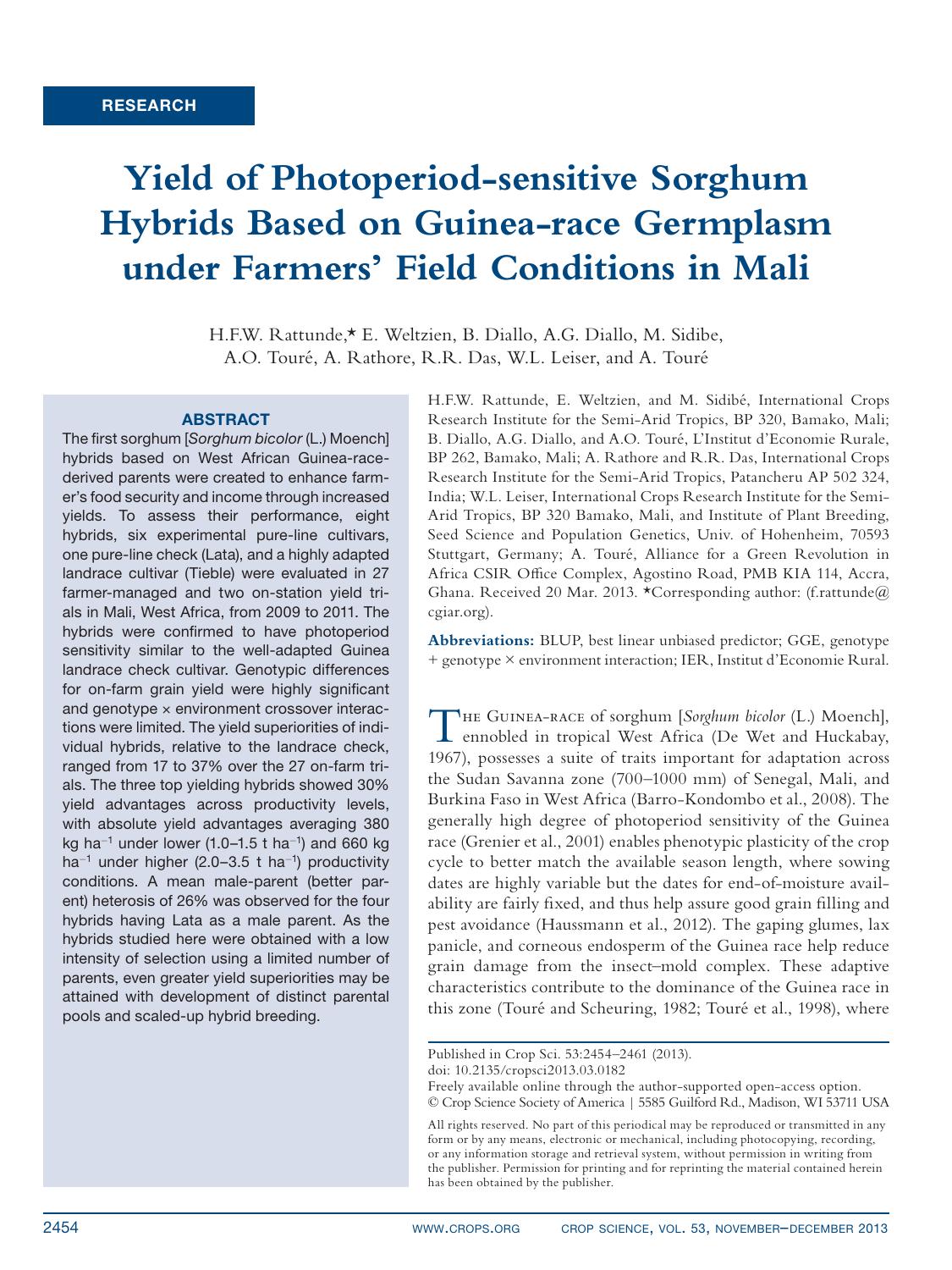Table 1. Sorghum entries tested in on-farm yield trials 2009 to 2011, their mean anthesis dates from June 26 and July 15 sowings at the ICRISAT research station, the number of days delay in anthesis of the second sowing relative to the first, and the computed photoperiod sensitivity index (*Kp*).

| Type <sup>†</sup> | Entry | <b>Name</b>                                    | Pedigree/breeders' code          | <b>Anthesis date</b><br>26 June sowing | <b>Anthesis date</b><br>15 July sowing | Delay 50%<br>anthesis | Kp   |
|-------------------|-------|------------------------------------------------|----------------------------------|----------------------------------------|----------------------------------------|-----------------------|------|
|                   |       |                                                |                                  |                                        |                                        | d                     |      |
| PL                | 5     | Wanti                                          | 07-CZ-F5P-23                     | 8 Sept.                                | 22 Sept.                               | 13.9                  | 0.27 |
|                   |       |                                                |                                  |                                        |                                        |                       |      |
| PL                | 6     | Tokotiqui                                      | 07-BE-F5P-13                     | 8 Sept.                                | 22 Sept.                               | 13.9                  | 0.27 |
| <b>PL</b>         | 3     | Yamba                                          | 07-CZ-F5P-16                     | 10 Sept.                               | 23 Sept.                               | 12.7                  | 0.33 |
| <b>PL</b>         | 4     | Tanko                                          | 07-CZ-F5P-17                     | 11 Sept.                               | 24 Sept.                               | 12.7                  | 0.33 |
| PL                | 2     | Sawaba                                         | 07-CZ-F5P-15                     | 15 Sept.                               | 27 Sept.                               | 11.8                  | 0.38 |
| PL                |       | Yebele                                         | 07-KO-F5DT-58                    | 11 Sept.                               | 21 Sept.                               | 9.6                   | 0.49 |
| <b>Hyb</b>        | 8     | Sigui Kumbe                                    | 97-SB-F5DT-150A × 00-KO-F5DT-19  | 19 Sept.                               | 26 Sept.                               | 7.2                   | 0.62 |
| <b>Hyb</b>        | 7     | Sewa                                           | 97-SB-F5DT-150A × 02-SB-F4DT-298 | 28 Sept.                               | 1 Oct.                                 | 3.5                   | 0.82 |
| <b>Hyb</b>        | 10    | Mona                                           | $PR3009A \times$ Lata            | 23 Sept.                               | 27 Sept.                               | 3.3                   | 0.83 |
| <b>Hyb</b>        | 12    | Massa                                          | 97-SB-F5DT-150A $\times$ Lata    | 26 Sept.                               | 28 Sept.                               | 2.3                   | 0.88 |
| <b>Hyb</b>        | 13    | Yougo                                          | 02-SB-F5DT-12A × CGM 19/9-1-1    | 29 Sept.                               | 1 Oct.                                 | 2.0                   | 0.89 |
| <b>Hyb</b>        | 11    | Mara                                           | $GP271-20A \times \text{Lata}$   | 28 Sept.                               | 29 Sept.                               | 1.8                   | 0.91 |
| <b>Hyb</b>        | 14    | Gamo                                           | GP271-20A × CGM19/9-1-1          | 28 Sept.                               | 30 Sept.                               | 1.7                   | 0.91 |
| Hyb               | 9     | Fadda                                          | 02-SB-F5DT-12A $\times$ Lata     | 29 Sept.                               | 1 Oct.                                 | 1.5                   | 0.92 |
| <b>BVC</b>        | 15    | Lata                                           | GPN01 S01 267-9-3-3v             | 28 Sept.                               | 28 Sept.                               | 0.0                   | 1.00 |
| <b>LVC</b>        | 16    | Tieble                                         | <b>CSM 335</b>                   | 30 Sept.                               | 4 Oct.                                 | 4.0                   | 0.79 |
|                   |       | Standard error of difference ( $P = 0.05$ ), d |                                  | 1.7                                    | 1.1                                    | 1.42                  |      |

†PL, inbred line experimental cultivar; Hyb, hybrid experimental cultivar; BVC, bred-cultivar check; and LVC, landrace-cultivar check.

it is a staple crop of major importance for food security and famers' income.

Although landrace sorghum cultivars are well adapted to the complex of biotic and abiotic constraints prevalent in the Sudan Savanna zone of West Africa, the average farmers' yields are only about  $1$  t ha<sup>-1</sup> in Mali (FAO, 2010). These low yield levels are due in part to the extensive cultivation of sorghum under low soil fertility and low-input production conditions (Buerkert et al., 2001; Vom Brocke et al., 2010). In fact, the median plant-available P level of 5.5 mg P kg-1 soil Bray 1-P in a sampling of Malian sorghum fields (Leiser et al., 2012) is below the threshold considered to be sufficient for West African sorghum production (Doumbia et al., 1993).

The potential of sorghum hybrids to provide yield superiorities over local cultivars under experiment station conditions in several African countries has been documented (House et al., 1997; Haussmann et al., 1998). Initial work in Mali on hybrids using local cultivars as male parents and introduced female lines concluded that hybrids could provide higher yields, but must be based on parents with appropriate grain characteristics and adaptation to be commercially viable (Touré and Scheuring, 1982; Touré et al., 1998). Such parents have been lacking until the recent creation of cytoplasmic male-sterile female parents based on West African Guinea-race landraces and Guinea–Caudatum interracial breeding lines. These new parents have enabled the first series of Guinearace hybrids to be produced.

The purpose of this study was to assess the yield benefits or risks of newly created Guinea race, and possibly photoperiod-sensitive, sorghum hybrids under diverse farmers' field conditions. The specific objectives were to assess these hybrids for (i) their degree of photoperiod sensitivity, (ii) their yield performances relative to a welladapted landrace cultivar over a wide range of farmers' production conditions, and (iii) the risk of farmers not recovering their investment in purchased hybrid seed.

# Materials and MethodS

Eight hybrids of relatively shorter height (<3 m) were identified for farmer-participatory testing out of a set of 55 hybrids based on grain yield and plant height data from trials at the Institut d'Economie Rural (IER) and the International Crops Research Institute for the Semi-Arid Tropics (ICRISAT) research stations near Bamako, Mali, in 2007 and 2008. The eight hybrids in this study were produced using four A1 cytoplasmic male-sterile lines, with the maintainer lines 97-SB-F5DT-150B, 02-SB-F5DT-12B, and PR3009B identified from IER breeding materials developed through biparental crossing and backcrossing of Malian Guinea-landrace cultivars with introduced Caudatum-race breeding materials, and the maintainer line GP271B derived from an ICRISAT-IER random-mating Guinea population with a Caudatum-race source of genetic male sterility (Rattunde et al., 1997). The male parent restorer lines were identified from a biparental Guinea-race cross derivative with intermediate stem and rachis internode length (CGM 19/9-1- 1) and from the same pools of IER breeding lines (00-KO-F5DT-19, 02-SB-F4DT-298) and random-mating Guinea population-derived progenies (Lata) from which the maintainer lines originated (Table 1).

The six pure-line experimental cultivars included in the yield trials were derived in the  $F_5$  generation from the same IER breeding materials referred to above. They were bred for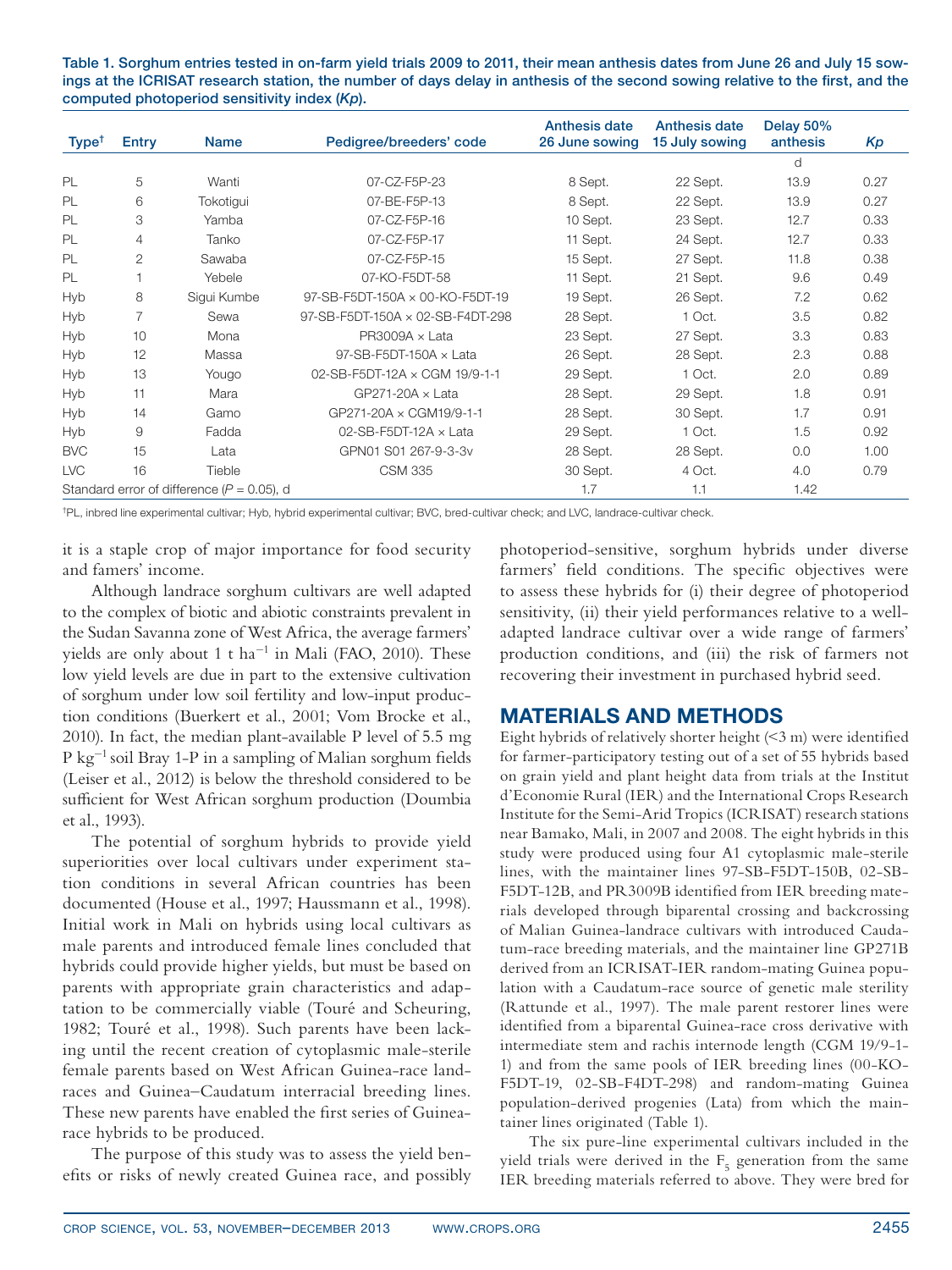

Figure 1. Map of southern Mali indicating villages and years in which farmer-managed sorghum yield trials were conducted and annual precipitation isohyets (in mm) averaged for the period 1950 to 2000 (based on Hijmans et al., 2005).

| Table 2. Grain yield mean (range in parentheses), sowing date range, and soil Bray1-P mean (range in parentheses) of on-farm |  |  |
|------------------------------------------------------------------------------------------------------------------------------|--|--|
| sorghum trials by zone and year.                                                                                             |  |  |

|          |                   | <b>Trial vields</b>         |                   | Trial sowing dates       | Bray1-P         |                   |                     |
|----------|-------------------|-----------------------------|-------------------|--------------------------|-----------------|-------------------|---------------------|
| Zone     | 2009              | 2010                        | 2011              | 2009                     | 2010            | 2011              | 2009-2010           |
|          |                   | $\cdot$ q m <sup>-2</sup> - |                   |                          |                 |                   | mg P $kg^{-1}$ soil |
| Mande    | 201 (169-266)     | 149 (114-215)               | $\qquad \qquad -$ | 11 July-27 July          | 27 June-20 July | $\qquad \qquad -$ | $5.5(2.3 - 8.9)$    |
| Dioila   | 166 (122-249)     | 192 (107-342)               | $\qquad \qquad -$ | 7 July-19 July           | 23 June-2 July  | $\qquad \qquad -$ | $8.7(1.7 - 30.5)$   |
| Koutiala | $\qquad \qquad -$ | 162 (74-229)                | 178 (119-248)     | $\overline{\phantom{0}}$ | 14 June-27 June | 24 June–13 July   | $\qquad \qquad$     |

high yield, and identified by 1 to 2 yr of simultaneous testing at the IER research stations near Bamako and on-farm at Cinzana, Bema, and Kolombada, Mali.

The two check cultivars included were Tieble (CSM335 from the Malian Collection), a well-adapted tall landrace cultivar from Mali, much appreciated by farmers for its stable productivity and good grain quality, and Lata, a cultivar of intermediate height cultivated as a cultivar per se and the male parent of four hybrids in this study.

A total of 37 on-farm yield trials were conducted in three zones representing the main sorghum production area of Mali: the Dioila and Koutiala zones with more intensified agriculture and stronger history of cotton (*Gossypium hirsutum* L.) production, and the Mande zone with less intensified agriculture (Fig. 1). Yield trials were conducted in three villages per zone (four villages in Dioila 2009) by two farmers per village over two consecutive years (2009–2010 for Dioila and Mande and 2010– 2011 for Koutiala) (Table 2) as part of an ongoing participatory sorghum cultivar testing program (Weltzien et al., 2008).

An  $\alpha$ -lattice design with block size of four plots and two replicates was used for all on-farm trials. Plots consisted of six rows of 5-m length, with rows generally of 75-cm width and

40 cm between hills, with the hills generally thinned to two plants. Sowing, weeding, thinning, and fertilization were conducted by the farmers. Sufficient fertilizer and calibrated measuring cups were provided to the farmers for manual application of 100 kg ha<sup>-1</sup> diammonium phosphate, generally after the first weeding at 2 to 5 wk after sowing, and 50 kg ha<sup>-1</sup> urea, which was generally applied after the second weeding. Soil samples were taken in 20 of the 25 trials in the Mande and Dioila zones at the time of sowing and analyzed for plant-available soil phosphorus as Bray1-P (Bray and Kurtz, 1945).

The level of photoperiod sensitivity of all test entries was assessed in experiments conducted at the ICRISAT-Mali research station sown in the same field on 26 June 2009 and 15 July 2010 using an  $\alpha$ -lattice design and four replicates. Dates of 50% anthesis were recorded and a photoperiod sensitivity index (*Kp*) was computed using the formula:

 $Kp = (DurF1 - DurF2)/(DS2 - DS1)$ 

where DurF1 and DurF2 are the duration in days from sowing to 50% anthesis in the 26 June and 15 July sowings, respectively, and DS1 and DS2 the first and second sowing dates in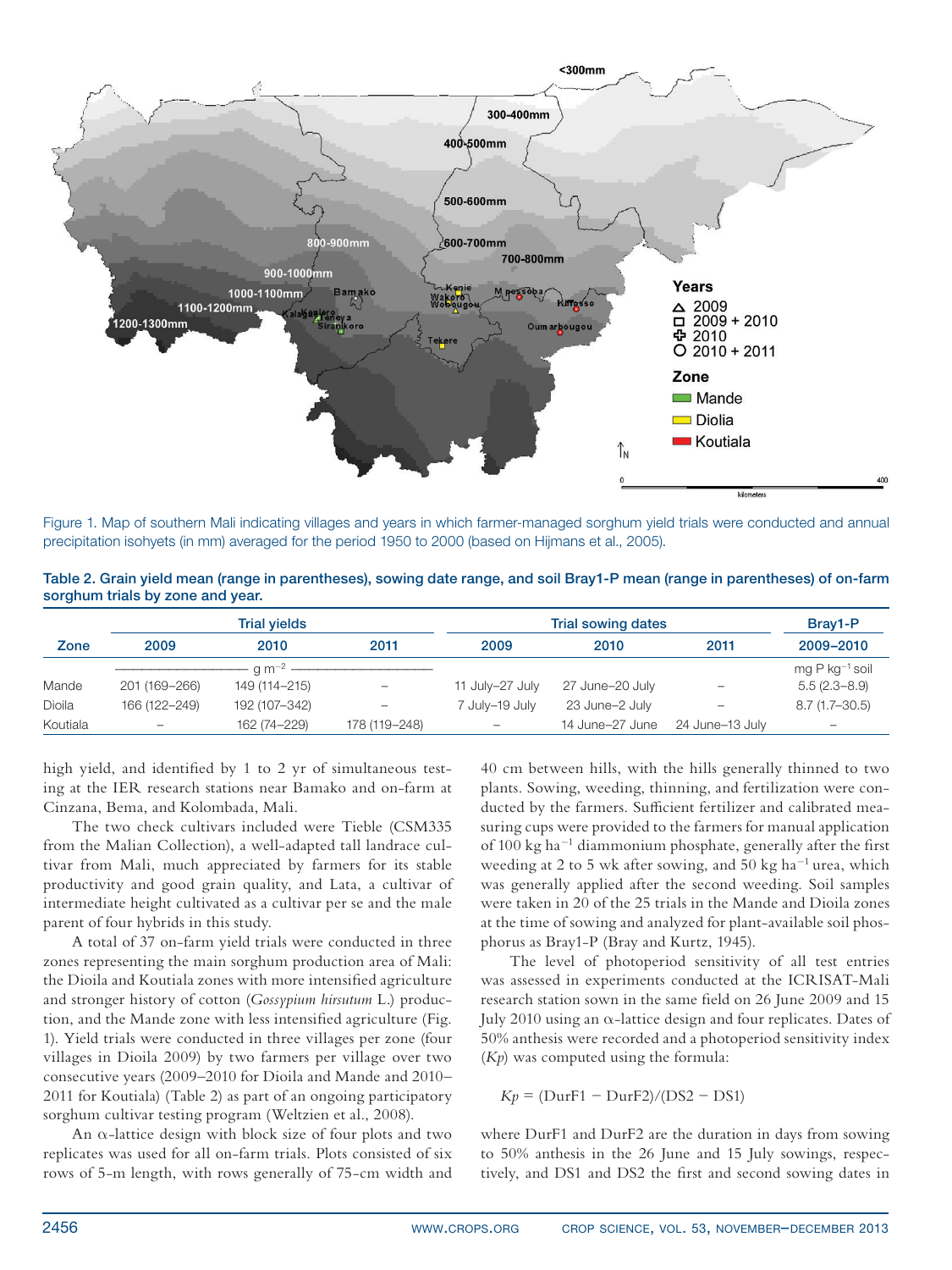Julian days (Kouressy et al., 1998; Clerget et al., 2007). *Kp*  is expected to vary from 0, for photoperiod-insensitive cultivars that do not change the duration of their vegetative phase, to 1.0, for the most strongly photoperiod-sensitive cultivars that reduce their vegetative phase to the same extent as the delay in sowing.

#### Statistical Analysis

The 37 farmer's trials were analyzed individually using SAS GLM Procedure (SAS/STAT 9.3 user's guide; SAS Institute, 2008), with each trial considered as a distinct environment with genotypes, replications, and blocks within replications as fixed. Best linear unbiased estimates of genotypes from individual environment analyses and their pairwise contrasts were computed within each environment. Repeatability  $(h^2)$  was calculated for each trial with a formula appropriate for unbalanced data sets (Eq. [19] in Piepho and Mohring, 2007). The 27 trials with repeatability estimates >0.3 were used for further analyses. The cutoff was set as low as possible yet the individual entries' yields levels were plausible, particularly for the check cultivars and their performance relative to the test entries. Observations made in the 10 trials dropped from further analysis indicate that they had one or more of the following: variable, not genotype-specific, establishment and plant density, highly heterogeneous growth, high but inconsistent *Striga* infestation, or very late weeding.

Two models were fitted to assess variation attributed to different sources over the 27 trials and also to test significance of genotype and genotype  $\times$  environment interaction. One model considering environments as an unstructured population of all the farmers' trials and the other considering the farmer, year, and geographic structure of the trials. Since variance among trials were found heterogeneous using the Bartlett test (Bartlett, 1937), data was transformed by dividing original values by standard errors of the corresponding trial. The first mixed model considering environments, replications, blocks within replications as fixed, and genotypes as random was fitted using Proc Mixed in SAS:

$$
Y_{ijkl} = \mu + G_i + G_{ij} + E_{j} + E(R)_{jk} + E[R(B)]_{jkl} + e_{ijkl}
$$

where Y<sub>ijkl</sub> is the observed value of the *i*th genotype in the *l*th incomplete block within the *k*th replication within the *j*th environment,  $\mu$  is the grand mean,  $G_i$  is the effect of the *i*th genotype,  $E_j$  the effect of the *j*th environment,  $R_k$  the effect of the *k*th replication,  $B_l$  the effect of the *l*th incomplete block, and  $e_{ijkl}$  is the error term of each Y<sub>ijkl</sub> with *N*(0,  $\sigma^2$ ). The best linear unbiased predictor (BLUP) of genotypes' grain yields presented in this study were based on this model.

The second model was fitted with a full hierarchical model using restricted maximum likelihood approach considering all factors as random:

$$
Y_{ijklmno} = \mu + G_{i} + Y_{j} + Y(Z)_{jk} + Y[Z(V)]_{jkl} + Y\{Z[V(F)]\}_{jklm} + GY_{ij} + GY(Z)_{ijk} +GY[Z(V)]_{ijkl} + GY\{Z[V(F)]\}_{ijklm} + Y(Z\{V[F(R)]\})_{jklmn} + Y[Z(V\{F[R(B)]\})_{jklmn} + e_{ijklmno}
$$

where Y<sub>iiklmno</sub> is the observed value of the *i*th genotype in the *o*th incomplete block within the *n*th replication within the *m*th farm within the *l*th village within the *k*th zone within the *j*th year. G*<sup>i</sup>* is the effect of the *i*th genotype, Y*<sup>j</sup>* the effect of the *j*th year,  $Z_k$  the effect of the *k*th zone,  $V_l$  the effect of the *l*th village, F*m* the effect of the *m*th farmer, R*<sup>n</sup>* the effect of the *n*th replication, B*<sup>o</sup>* the effect of the *o*th incomplete block, and *e*ijklmno is the error term of each Y<sub>ijklmno</sub> with  $N(0, \sigma^2)$ .

The trials were classified into low-, medium-, and high-productivity groups based on the trial mean grain yields. A genotype + genotype × environment interaction (GGE) biplot (Yan and Kang, 2003) scaled for heritability for visualizing the genotype × environment interactions over the 27 environments was produced using GenStat 15th edition for Windows (VSN International, 2012) as described by Yan and Holland (2010). Genotype × environment crossover-type interactions (Yang, 2007) were identified among all genotype–environment pairwise combinations over the 15 trials with genotype variation significant at  $p \leq 0.10$ , with restriction of the trials included in this analysis to minimize spurious crossovers. The GGE biplots and crossover interactions analyses were based on genotypes considered as random and the BLUPs computed using SAS Proc Mixed.

# **RESULTS**

## Photoperiod Sensitivity

The flowering dates (50% anthesis) of hybrids sown on the 26 June and 15 July were nearly identical (Table 1). Their computed photoperiod-sensitivity indices were high, with only one of the eight hybrids being inferior to the landrace check. In contrast, all six of the experimental pure-line cultivars were earlier flowering and had considerably larger delay of anthesis with later sowing and much lower photoperiod sensitivity index values than that of the landrace check.

### Characterization of Trial Yield Levels and Repeatabilities

The 37 on-farm trials had mean grain yields ranging from 74 to 342  $g$  m<sup>-2</sup>, with a two- to threefold yield range among trials within each zone and year (Table 2). The sowing dates ranged from 14 June to 27 July, with trials in the Mande zone typically sown later than in Dioila and Koutiala. Trial mean yields showed no relation with date of sowing ( $n = 37$ ,  $r = 0.06$ ,  $p = 0.80$ ) but did with soil Bray1-P level ( $n = 20$ ,  $r = 0.56$ ,  $p = 0.01$ ).

The repeatability estimates  $(h^2)$  for grain yield ranged from 0.00 to 0.91 for individual trials with an average of 0.46 over the 37 trials. No correlation between repeatability estimate and trial mean yields ( $r = 0.26$ ,  $p = 0.12$ ) was observed. The mean repeatability of the 27 trials retained for combined analyses was 0.61.

### Genotype and Genotype × Environment Interaction Variance over 27 Environments

Genotypes ( $p = 0.01$ ) explained slightly more variation than Genotype  $\times$  Environment interactions ( $p < 0.001$ ), having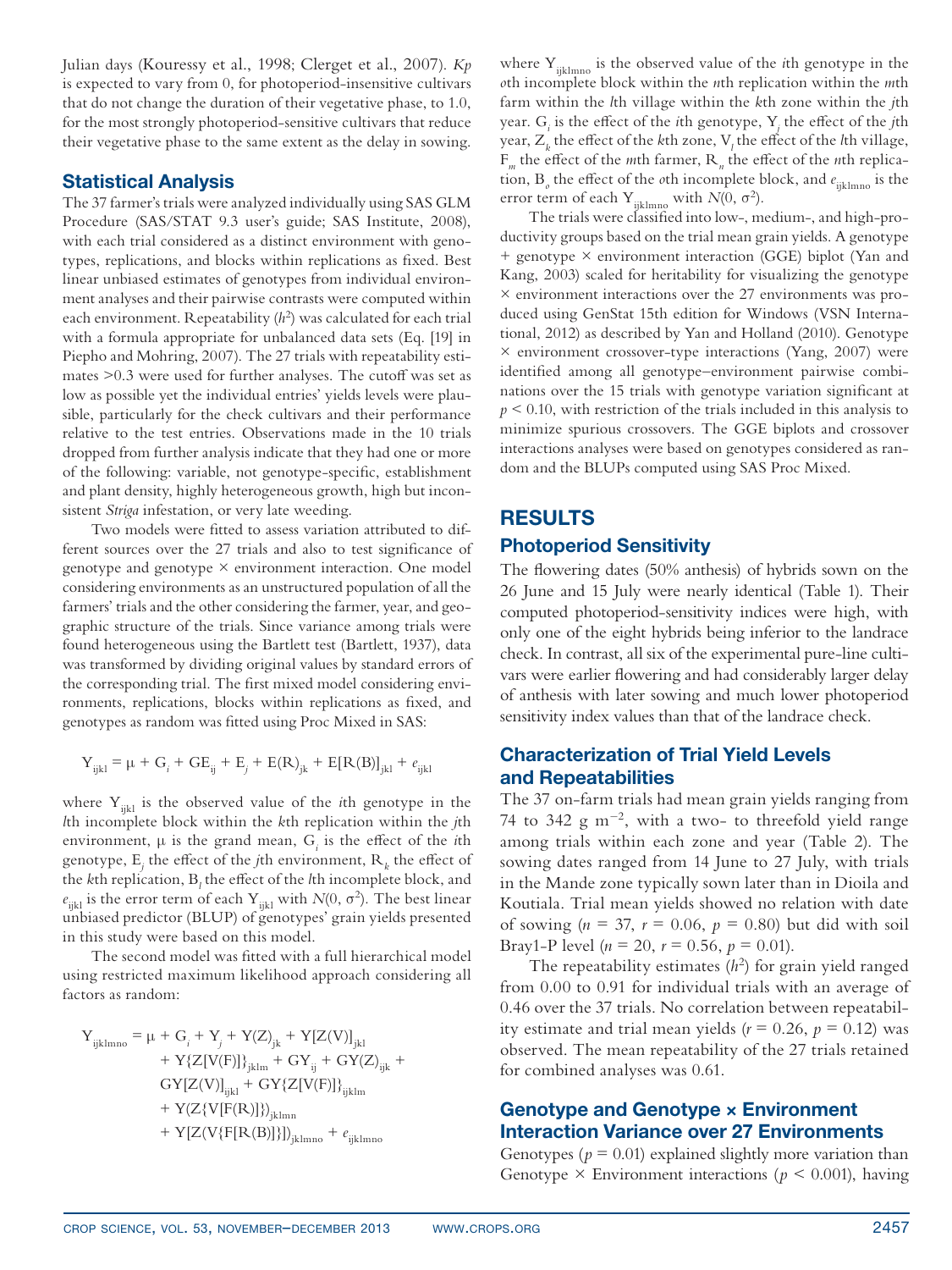|  |  | Table 3. Estimates of variance components for sorghum                 |  |
|--|--|-----------------------------------------------------------------------|--|
|  |  | cultivar and cultivar $\times$ environment interactions from the full |  |
|  |  | hierarchical model of 27 farmer trials for grain yield.               |  |

| Source of variance                                            | <b>Estimate</b>      |
|---------------------------------------------------------------|----------------------|
| Cultivar                                                      | $0.884*$             |
| Cultivar x Year                                               | $-0.081$             |
| Cultivar $\times$ Zone(Year)                                  | $0.174$ <sup>†</sup> |
| Cultivar $\times$ Village (Year $\times$ Zone)                | 0.113                |
| Cultivar $\times$ Farmer(Year $\times$ Zone $\times$ Village) | $(1.467***)$         |

 $* p < 0.05$ .

\*\*\* *p* < 0.001.

 $<sub>†</sub> p < 0.10$ .</sub>



Figure 2. Genotype + genotype  $\times$  environment interaction (GGE) biplot with heritability scaling for grain yield of 16 sorghum genotypes (denoted with entry numbers from Table 1) over 27 environments. PC, principal component.

the ratio of variance components of 1:0.80, in the simple combined analysis (data not shown). The analysis with the full hierarchical model showed Genotype × Environment interaction occurring primarily at the individual farmerfield level, with only marginal Genotype  $\times$  Zone interaction within Year, and no Genotype  $\times$  Year or Genotype  $\times$ Village interactions (Table 3). Visualization of Genotype  $\times$ Environment interaction with a GGE biplot scaled for heritability over the 27 environments (Fig. 2) revealed a single group of 25 environments and two outlier environments, one (BDKeD10) with the highest mean yield  $(342 g m^{-2})$  where organic manure had been applied and having a repeatability of only 0.42, and one (MDKeD09) with low mean yield (122 g m-<sup>2</sup> ) and heavy but inconsistent *Striga* infestation (Fig. 2). Crossover analysis in 15 environments with Genotype *p* < 0.10 and repeatability estimates >0.56 indicated only 1.9% significant ( $p \le 0.10$ ) Genotype  $\times$  Environment crossover

Table 4. Sorghum cultivar least square mean grain yields over 27 on-farm trials, yield differences relative to the landrace check Tieble in absolute and percentage basis, and the significance of comparisons.

|             |                   | <b>Mean</b> | <b>Absolute</b><br>vield |                    |         |
|-------------|-------------------|-------------|--------------------------|--------------------|---------|
| <b>Name</b> | Type <sup>t</sup> | vield       | difference               | <b>Superiority</b> | Pr >  t |
|             |                   |             | $g m^{-2}$               | %                  |         |
| Wanti       | PL                | 171         | 7                        | 4                  | 0.60    |
| Tokotigui   | PL                | 159         | $-5$                     | $-3$               | 0.44    |
| Yamba       | PL                | 170         | 6                        | 4                  | 0.68    |
| Tanko       | PL                | 166         | $\overline{2}$           | 1                  | 0.64    |
| Sawaba      | PL                | 163         | $-1$                     | $-1$               | 0.90    |
| Yebele      | PL                | 126         | $-38$                    | $-23$              | < 0.001 |
| Sigui-Kumbe | Hyb               | 200         | 36                       | 22                 | < 0.001 |
| Sewa        | Hyb               | 219         | 55                       | 34                 | < 0.001 |
| Mona        | Hyb               | 210         | 46                       | 28                 | < 0.001 |
| Massa       | <b>Hyb</b>        | 223         | 59                       | 36                 | < 0.001 |
| Yougo       | Hyb               | 210         | 46                       | 28                 | < 0.001 |
| Mara        | Hyb               | 202         | 38                       | 23                 | < 0.001 |
| Gamo        | Hyb               | 191         | 27                       | 17                 | 0.01    |
| Fadda       | <b>Hyb</b>        | 224         | 60                       | 37                 | < 0.001 |
| Lata        | <b>BVC</b>        | 170         | 6                        | 4                  | 0.68    |
| Tieble      | LVC               | 164         |                          |                    |         |

†PL, inbred line experimental cultivar; Hyb, hybrid experimental cultivar; BVC, bredcultivar check; and LVC, landrace-cultivar check.

interactions among all pairwise genotype–environment comparisons. Among the eight trials in the crossover analysis with soil Bray1-P values there was no noticeable difference for frequency of crossovers among pairs of environments with higher plant-available P (Bray1-P values 8.9–12.0 mg  $P \text{ kg}^{-1}$  soil) (mean 2.5 crossovers per pair of environments) as compared to pairs of environments where one had low (Bray1-P 2.3–7.2 mg P  $kg^{-1}$  soil) and the other high soil P (mean 1.9 crossovers per pair of environments), whereas there were only on average 0.7 crossovers per pair of environments with low Bray1-P values.

No linear relationship between grain yield and date of sowing could be found for any of the 16 test entries, with individual regressions of each genotype's grain yield on the sowing date (Julian days) across the 27 trials, all being nonsignificant ( $p > 0.10$ ).

#### Hybrid Yield Performance

The hybrid grain yield BLUPs ranged from 191 to 224  $g \text{ m}^{-2}$ , representing yield superiorities of 27 to 60 g m<sup>-2</sup> (17–37%) over the landrace check Tieble over 27 farmers' test environments (Table 4). In contrast, grain yield of the pure-line bred-cultivar check Lata was only 6  $\rm g~m^{-2}$  (4%) higher than Tieble. Likewise, none of the experimental pure lines in the trial exhibited significant yield superiority over Tieble.

The three highest yielding hybrids (Massa, Fadda, and Sewa) all exhibited  $>500$  kg ha<sup>-1</sup> mean yield superiorities over Tieble; equivalent to >30% of local check cultivar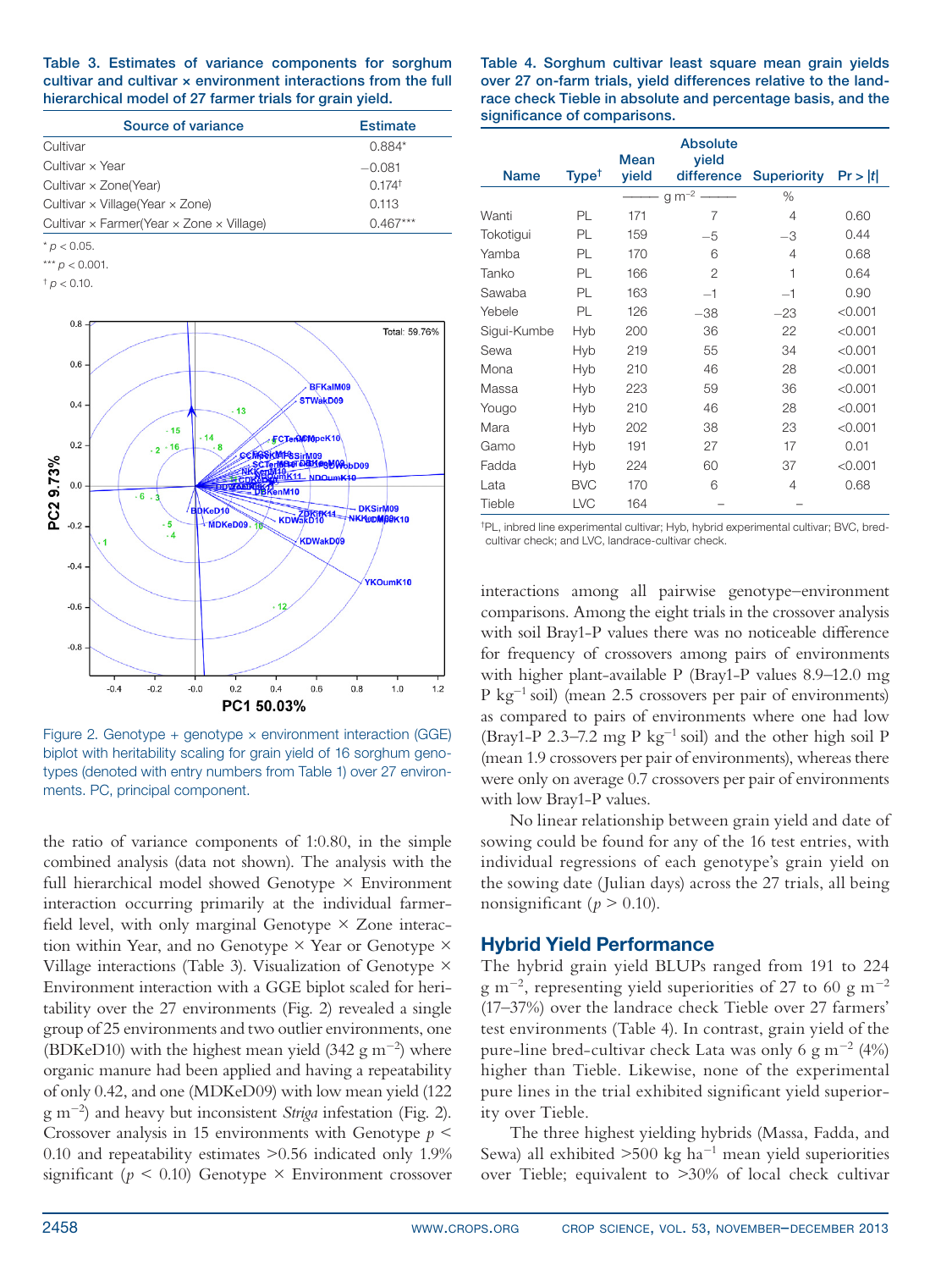Table 5. Least square mean grain yields and percent yield superiorities of eight sorghum hybrids and a pure-line bredcultivar check relative to the landrace cultivar Tieble in low-, medium-, and high-yielding environments.

| <b>Cultivar</b> |                                          |                   | Mean yield (g m <sup>-2</sup> )        |                   | <b>Superiority</b><br>over Tieble |                                                         |    |  |
|-----------------|------------------------------------------|-------------------|----------------------------------------|-------------------|-----------------------------------|---------------------------------------------------------|----|--|
| name            | $T$ vpe <sup><math>\uparrow</math></sup> | Low <sup>‡</sup>  | Medium <sup>§</sup> High <sup>11</sup> |                   |                                   | Low <sup>#</sup> Medium <sup>§</sup> High <sup>11</sup> |    |  |
|                 |                                          |                   | $g m^{-2}$                             |                   |                                   | $\%$                                                    |    |  |
| Fadda           | Hyb                                      | $153**$           | $212**$                                | $284**$           | 32                                | 32                                                      | 31 |  |
| Massa           | Hyb                                      | $153**$           | $205*$                                 | 289**             | 32                                | 27                                                      | 33 |  |
| Sewa            | Hyb                                      | $156**$           | $206*$                                 | $276***$          | 35                                | 28                                                      | 27 |  |
| Mona            | Hyb                                      | $137**$           | 190NS#                                 | $285**$           | 18                                | 18                                                      | 31 |  |
| Yougo           | Hyb                                      | $150**$           | 199NS                                  | $264**$           | 29                                | 24                                                      | 22 |  |
| Mara            | Hyb                                      | $147**$           | 178 <sup>NS</sup>                      | $265**$           | 27                                | 11                                                      | 22 |  |
| Sigui-Kumbe     | Hyb                                      | 131 <sup>NS</sup> | 189NS                                  | $266**$           | 13                                | 17                                                      | 23 |  |
| Gamo            | Hyb                                      | 126 <sup>NS</sup> | 185 <sup>NS</sup>                      | $251*$            | 9                                 | 15                                                      | 16 |  |
| Lata            | <b>BVC</b>                               | 124 <sup>NS</sup> | 155 <sup>NS</sup>                      | 228 <sup>NS</sup> | 7                                 | -4                                                      | 5  |  |
| Tieble          | LVC                                      | 116               | 161                                    | 217               |                                   |                                                         |    |  |

 $*$  Significant at  $p < 0.05$ , relative to Tieble.

\*\* Significant at  $p < 0.01$ , relative to Tieble.

† Hyb, hybrid experimental cultivar; BVC, bred-cultivar check; and LVC, landracecultivar check.

‡ Nine trials with mean yields of 100–149 g m-2.

 $$$  Eight trials, 150–200 g m<sup>-2</sup>.

 $\textsf{I}$  Ten trials, >200 g m<sup>-2</sup>.

 $*$  NS, nonsignificant at  $p < 0.05$ , relative to Tieble.

yield. Furthermore, their yield superiorities were quite stable over differing levels of productivity, averaging 30% in the trials with highest productivity, 29% in the intermediate, and 33% in the trials with lowest productivity (Table 5 and Fig. 3). Likewise, by classifying the test environments according to soil plant-available Bray1-P, the mean yields of these hybrids exceeded Tieble across the range of available-P conditions; with a superiority of 30% in the single environment with high Bray1-P (30.5 mg P kg<sup>-1</sup> soil), 46% in five environments with intermediate Bray1-P (7.2–12.0 mg P kg<sup>-1</sup> soil), and  $32\%$  in the nine environments with low Bray1-P  $(2.3-4.7 \text{ mg P kg}^{-1} \text{ soil})$  measurements.

The yield contrasts of each hybrid with Tieble were examined in each of the 27 individual farmers' trials to assess individual farmers' risks of experiencing a yield loss with a given hybrid relative to the local cultivar. Among all hybrids across the 27 trials there was only one hybrid in a single environment with significant ( $p = 0.05$ ) yield inferiority relative to Tieble. The three highest yielding hybrids, Fadda, Massa, and Sewa, actually exhibited yield advantages that exceeded 10 gm-<sup>2</sup> in 81, 85, and 89% of trials, respectively. Further, these hybrids gave yield advantages exceeding  $25 \text{ gm}^{-2}$  in 74 to 78% of the individual trials and exceeding 50 gm-<sup>2</sup> in 59, 67, and 44% of trials, respectively.

### Discussion

The farmer-managed field trials provided a rigorous evaluation of new photoperiod-sensitive sorghum hybrids. The



Figure 3. Grain yields (g m−2) of sorghum hybrids Massa, Sewa, Fadda, and landrace cultivar Tieble in 27 individual trials and their regressions on trial-mean yields.

trials covered very diverse sowing dates and differing soil conditions, with soil plant-available phosphorus levels that varied from adequate to highly deficient. Likewise farmers' management practices varied considerably, with fertilizer either being broadcast or incorporated, and the time of fertilization and the first weeding occurring between 2 to 5 wk or more after sowing on the different farms. *Striga* infestation was also variable, occurring at moderate  $(n =$ 6) to severe  $(n = 3)$  levels among the 27 trials retained for analysis. The observed Genotype  $\times$  Environment interactions for grain yield, occurring primarily at the individual farmer's field level, likely reflected the complex combinations of many factors that define sorghum production environments in Mali.

More inorganic fertilizer was applied in the on-farm trials than farmers typically use on their sorghum fields in an attempt to obtain more uniform growing conditions and repeatable results. Nevertheless, the yield levels varied widely, covering the range encountered in the region, but with a higher overall mean (FAO, 2010). The limited genotype–environment crossover interactions and difficulty to discern major patterns of Genotype  $\times$  Environment interactions suggests that any adaptive advantages provided by photoperiod sensitivity were masked by the complex of environmental factors and the advantage provided by heterosis. Also, no genotypic differences for responsiveness to plant-available soil phosphorus were evident despite a highly significant correlation between trial means and Bray1-P

Yield superiorities of sorghum hybrids over local cultivars have been reported to range between 49 and 185% for single-environment trials in Niger and Burkina Faso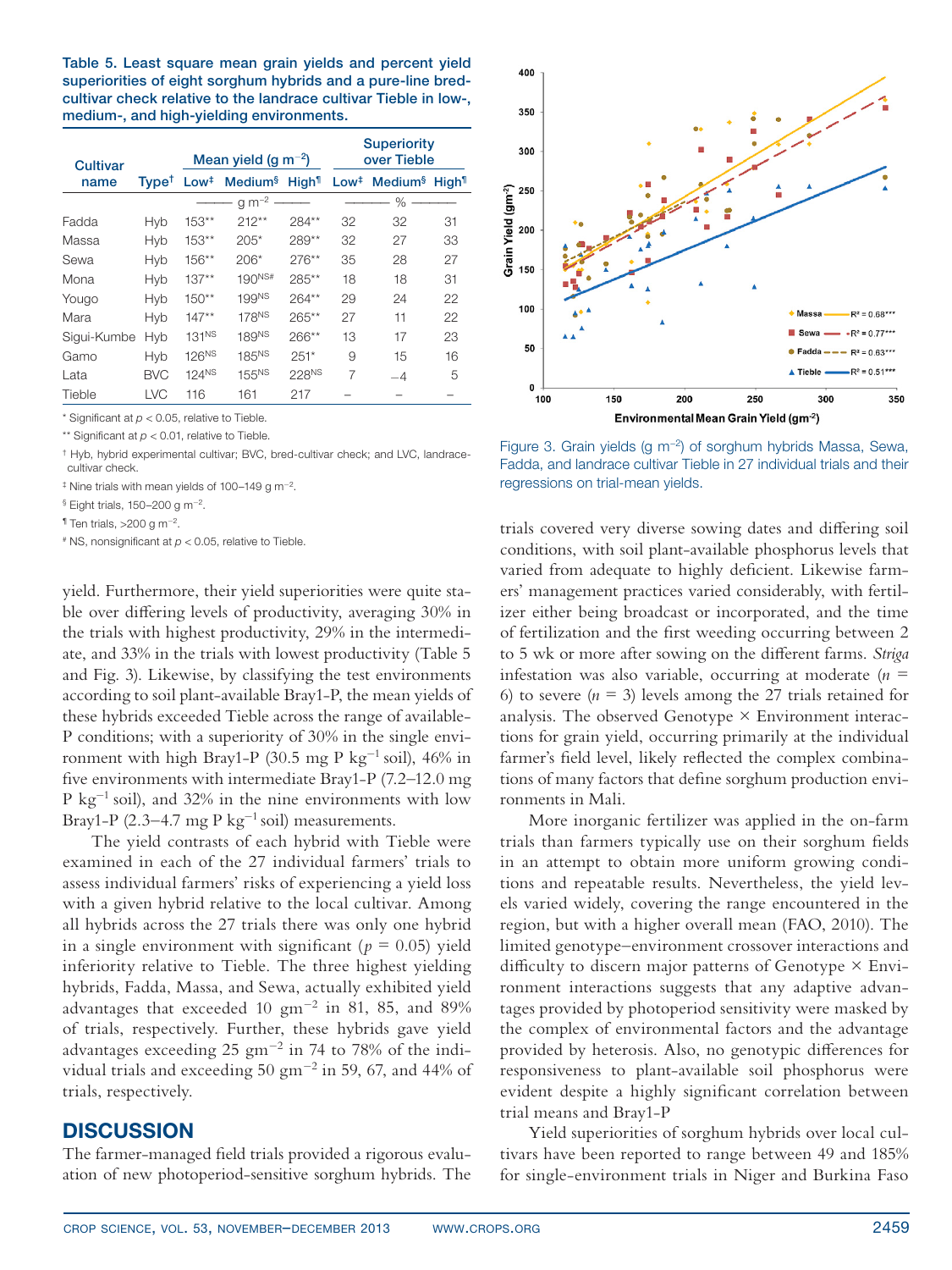(House et al., 1997) and between 10 and 14% averaged across eight environments in the semiarid tropics of Kenya (Haussmann et al., 1998). The relative hybrid superiorities reported in this study are within the range of the above cited literature for Caudatum-race-based hybrids tested under experiment station testing conditions.

The hybrids in this study were confirmed to have levels of photoperiod sensitivity similar to the adapted local check (Table 1). Thus, photoperiod-sensitive sorghum hybrids can deliver high-yield advantages in these environments, as was previously concluded by Andrews (1975) from hybrids in Nigeria based on Nigerian Kaura and Fara Fara germplasm.

Researcher-bred pure-line cultivars to date have not shown 30% yield advantages over well-adapted local sorghum cultivars in farmers' fields in this region, as is exemplified by the limited superiority of the pure-line check cultivar Lata (Table 4). This study gives insight into the potential importance of heterosis for increasing grain yield under farmers' field conditions. Four hybrids in this study (Fadda, Massa, Mona, and Mara) had the check cultivar Lata as their male parent. An average male-parent heterosis, and likely better-parent heterosis, of 26% was computed for these four hybrids with predicted mean yields over 27 test environments. This heterosis level, although less than midparent heterosis exhibited by introduced sorghum germplasm in Eastern (Haussmann et al., 1999) and Southern Africa (Makanda et al., 2010), corresponds to the average level of better-parent heterosis (27.5%) observed over a set of photoperiod-sensitive Guinea-race germplasm accessions assessed over four experiment station environments in Mali and Niger (Dagnoko, 2008). The absolute male-parent heterosis of our four Lata hybrids was  $438 \text{ kg} \text{ ha}^{-1}$  over all trials and  $235$ ,  $413$ , and  $528 \text{ kg}$ ha<sup>-1</sup> over the low-, intermediate-, and high-productivity groups of trials, which should be useful for farmers in West and Central Africa.

The average yield advantages  $380 \text{ kg}$  ha<sup>-1</sup> in the less productive, and  $660 \text{ kg ha}^{-1}$  in the more productive group of environments shown by the three best hybrids relative to the adapted landrace check represent gains that would benefit farmers' income and food security in the context of national yield averages of approximately  $1000 \text{ kg ha}^{-1}$ (FAO, 2010). Further, these hybrids could encourage riskaverse farmers to invest in fertilization with greater assurance of obtaining positive returns on their investment.

The absence of significant yield inferiority relative to the well-adapted local cultivar check across 27 diverse onfarm trials is important for risk-averse farmers. Although farmers often express concern about paying for seed each year (Siart, 2008), the actual yield advantage needed to recoup the seed cost is very low. Assuming double the current price of hybrid seed and a sowing rate of 4 kg ha-<sup>1</sup> , the quantity of additional grain at a farm-gate market price of  $US$0.30 kg<sup>-1</sup>$  to recoup the seed cost would only be  $5.3 \text{ g m}^{-2}$ . The yield superiorities were far higher than this amount in the majority of cases. In fact, the opportunity cost of not sowing hybrid seed appeared to be high, as yield advantages >25 gm-<sup>2</sup> were exhibited by the three highest yielding hybrids in about 75% of all trials.

The hybrids evaluated in this study are based on a very limited number of parental lines, and very low selection intensity (25%), being chosen from a set of 32 short-statured hybrids initially tested on-station. Thus, the hybrid superiorities observed in this study probably represent only the starting point, with even greater yield superiorities possible from a hybrid breeding program using broader genetic diversity to enhance complementary parental pools and with greater resources to scale up the breeding effort.

#### Acknowledgments

Efforts of the Malian farmers who conducted the trials and field staff of the Association des Organisations de Paysans Professionels (AOPP), Union Local de Producteurs de Cereals (ULPC), and Association dEveil au Developpement Durable (AMEDD) are sincerely appreciated. The Rockefeller Foundation support for the creation of hybrid parental materials, and the McKnight Foundation, the Bill and Melinda Gates Foundation, and Bundesministerium für Wirtschaftliche Zusammenarbeit (BMZ) support for farmer field testing are greatly appreciated. The work was undertaken as a part of the CGIAR Research Program on Dryland Cereals.

#### **References**

- Andrews, D.J. 1975. Sorghum grain hybrids in Nigeria. Exp. Agric. 11:119–127. [doi:10.1017/S0014479700006566](http://dx.doi.org/10.1017/S0014479700006566)
- Barro-Kondombo, C.P., K. vom Brocke, J. Chantereau, F. Sagnard, and J.D. Zongo. 2008. Variabilité phénotypique des sorghos locaux de deux régions du Burkina-Faso: La Boucle du Mouhoun et le Centre-Ouest. (In French, with English summary.) Cah. Agric. 17:107–113.
- Bartlett, M.S. 1937. Properties of sufficiency and statistical tests. Proc. R. Stat. Soc. Ser. A 160:268–282. [doi:10.1098/](http://dx.doi.org/10.1098/rspa.1937.0109) [rspa.1937.0109](http://dx.doi.org/10.1098/rspa.1937.0109)
- Bray, R.H., and L.T. Kurtz. 1945. Determination of total, organic, and available forms of phosphorous in soils. Soil Sci. 59:39–46. [doi:10.1097/00010694-194501000-00006](http://dx.doi.org/10.1097/00010694-194501000-00006)
- Buerkert, A., A. Bationo, and H.-P. Piepho. 2001. Efficient phosphorus application strategies for increased crop production in sub-Saharan West Africa. Field Crops Res. 72:1–15. [doi:10.1016/S0378-4290\(01\)00166-6](http://dx.doi.org/10.1016/S0378-4290(01)00166-6)
- Clerget, B., H.F.W. Rattunde, S. Dagnoko, and J. Chanterau. 2007. An easy way to assess photoperiod sensitivity in sorghum: Relationships of the vegetative-phase duration and photoperiod sensitivity. J. SAT Agric. Res. 3. http://www.icrisat. org/journal/mpii/v3i1/Sorgu\_Millet%20\_other\_Cereals/ ISMN%2021\_An%20easy%20way%20to%20assess...%20 (B%20Clerget%20et%20al.).pdf (accessed 7 Aug. 2013).
- Dagnoko, S. 2008. Dissecting heterosis in Guinea race sorghum: Simultaneous analysis by conventional breeding and molecular marker approaches. Ph.D. diss., Cornell Univ., Ithaca, NY.
- De Wet, J.M.J., and J.P. Huckabay. 1967. The origin of *Sorghum*